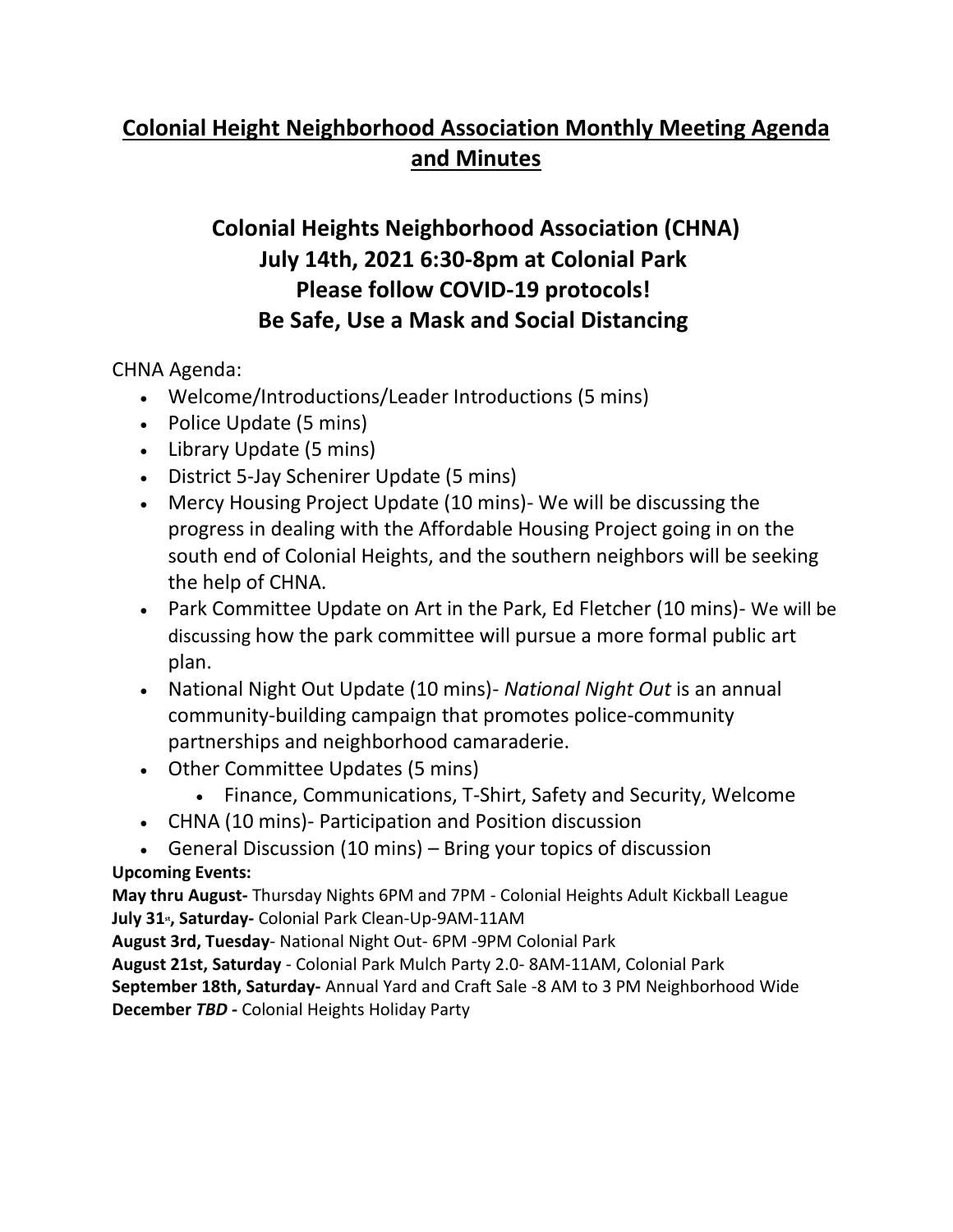## Meeting Minutes

#### **Police update –**

- **Speeding and running stop signs remains a significant issue** 
	- o The city has added 4 officers to the team
	- o They are in radar training at the moment but will see them out there.
	- o Notified all the sergeants about the speeding issues
	- o *Asking for community to share what specific areas are having problems*
- **Uptick in road rage incidents** 
	- $\circ$  Two females got into a fight over a parking space avoid the crazy drivers that are out there
- **Violent crime is on the rise** 
	- $\circ$  The chief put out an update on the city falling in line with national level
	- $\circ$  32<sup>nd</sup> homicide in the city this year
	- o 127 shooting victims to date, last year there was a total of 81
	- o 808 firearms seized this year, last year was about 500
	- o Seeing less violence against police
	- o Combination of COVID and people aren't as patient as they were
	- o Gang unit is out in full force

#### • **Incident last Wednesday**

- $\circ$  Our police observation device caught a stolen vehicle at Fruitridge and 65<sup>th</sup> Conducted a felony car stop (4 police vehicles get behind the car before you conduct the stop)
- o The individual took off and fired a round out of sunroof, Vehicle pursuit behind Hiram Johnson school. He fired 12 rounds at officers
- $\circ$  He eventually got out of vehicle and runs into open field. He tried to get into resident at Wallace avenue.
- $\circ$  He broke window and shot through sliding glass door. Barricaded subject. Elk grove brough their armored vehicle
- $\circ$  Throughout the whole incident we were not able to identify who he was probably an hour into the incident his gf called in and identified him then he started shooting again another 12 rounds and then ran out of ammunition.
- $\circ$  Shooting out of the vents in the attic. He fell through the attic and Police deployed emergency gas
- o 16 officer victims that were shot at during this incident, no deaths.
- **National night out**
	- $\circ$  August 3<sup>rd</sup>, we have an online application for k-9.
- **Questions** 
	- o Is prostitution down on Stockton Blvd?
		- Stockton and Fowler go between county and city. We have a new human trafficking unit.
	- o Questions about homeless site on Stockton Blvd- concerned we will hit people who come into the street.
		- Our hands are tied so we unfortunately cannot do anything but we are shifting efforts to a new homeless team.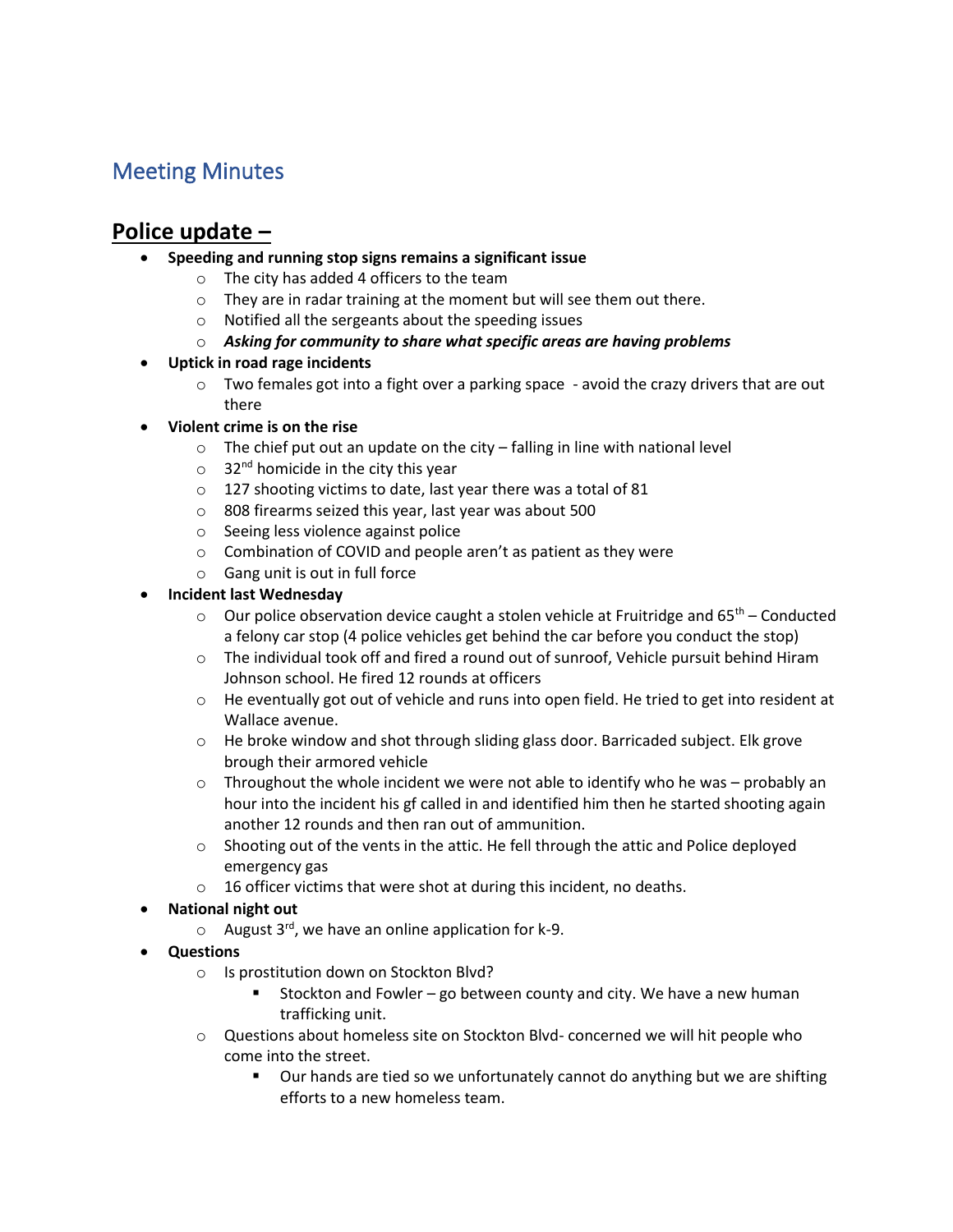- $\circ$  A neighbor was walking dog and found a loaded syringe called 311. He picked it up so that kids would not get it but was informed that they can't do anything about it because you picked it up. Called a nurse friend – what should I do with it -what should I do?
	- Police we should come out for that call non emergency line.
- **Contact info:**
	- o 916-813-0954 Lt Brent Kaneyuki
	- o Non emergency number 916-808 -5471

#### **Library Update:**

- **Offering free meal program**
	- $\circ$  Summer Meals at the Library through Aug 6<sup>th</sup>
	- $\circ$  youth 18 years and younger can pick up between 11am and 12 pm there is enough food for multiple meals
- **Summer reading program**
	- o If you read 5 books you can get prizes.
		- For kids it is swim passes, free books. Adults is chip clips, totes they have a signup sheet in the library

#### **Councilmember Jay Schenirer:**

Unable to attend/ no updates

#### **Mercy Housing Project:**

Neighbors on 21<sup>st</sup> and 22<sup>nd</sup> have been meeting and working together for the last few months Intent of this meeting is to reintroduce the project to those neighbors that might not know what's going on and review the mercy housing project as we know it

The group would like to get CHNA assistance in some of the things we want.

Group is thinking about forming a committee under the neighborhood assoc.

#### **Aaron Cheeseman provided a brief presentation:**

- This is the biggest thing that is going to happen in our neighborhood
- No one is against low income housing in our neighborhood
- Homelessness is a problem but main focus is how much it affects us.
- If it were just a low income housing unit that entered to and from Stockton Blvd not as big of a deal, but it empties into our neighborhood .
- The way it has been planned there is no left turns in or out of the property on Stockton Blvd.
- Anybody who wants to travel north from that property or enter from the north will have to do something different.
- There needs to be a means by which residents can enter and exit with a left/right turn near Lawrence.
- Unclear whether they will reopen the pathway from  $54<sup>th</sup>$  street having that as a main entrance will increase the traffic.
- Request of city/Mercy Housing Builders residents should be able to enter onto Stockton blvd freely which would minimize traffic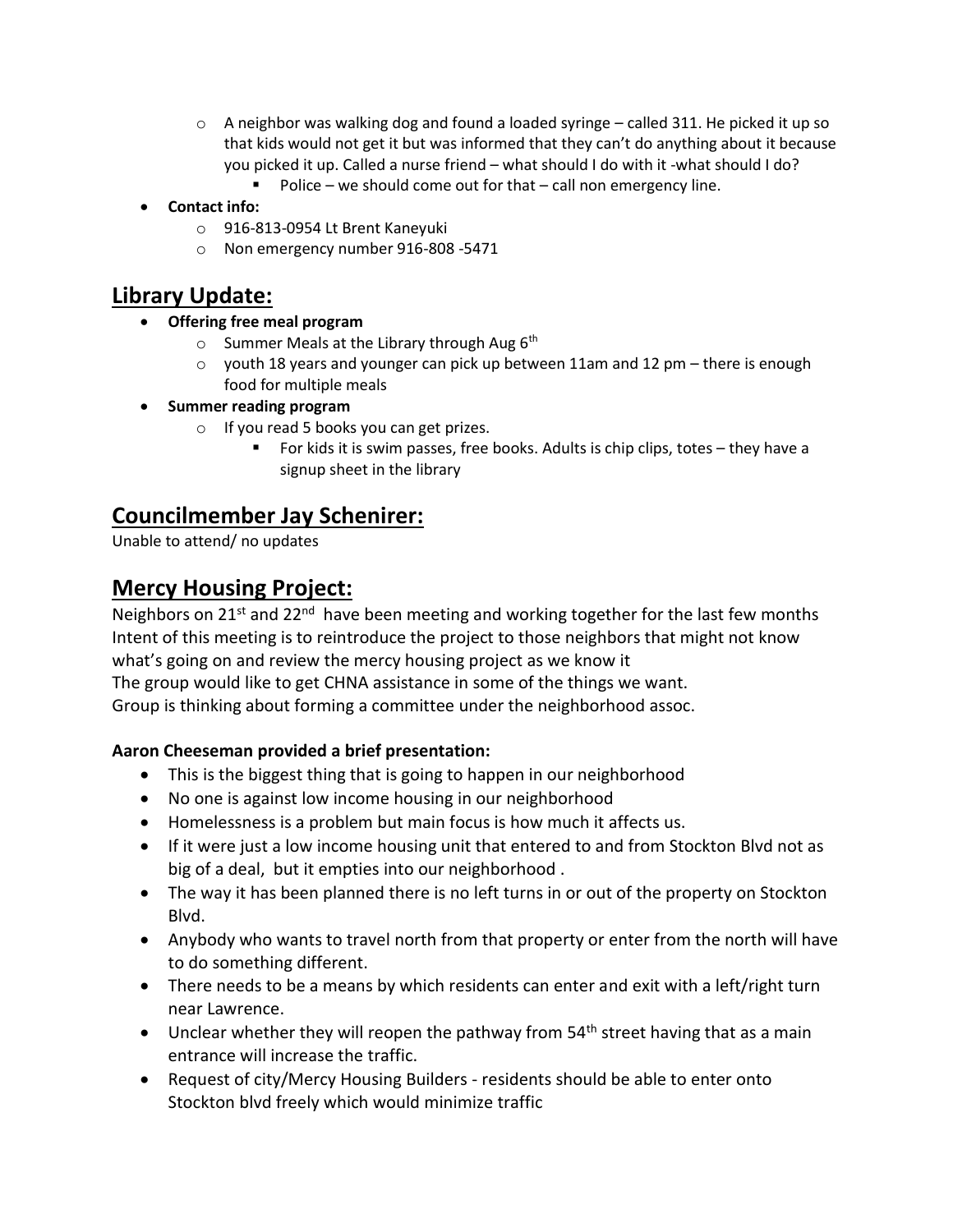- Group is planning a block party a week after national night out
- This will also affect parking  $-$
- We are working with the city and open to hearing our modifications

#### **Discussion:**

- Goals/Question Does the group want to join the association at a committee level and should we form a committee that is the mercy housing committee.
- Timeline finance phase –planning is complete
- Can we get an actual count for occupancy?
	- $\circ$  They do not know how many people there will be 200 units, they are 2-3 bedrooms and they are allowed up to 7 people.
- Comments about the project and the neighborhood being between district 5 and district 6, so may be good to engage both councilmembers
- Neighbors are looking for support from Neighborhood Association and eventually put together a letter to be sent to the city/builders.
- This is happening quickly, hoping the city/Mercy housing will attend the block party to see how narrow the streets are.
- Block party may occur August  $7<sup>th</sup>$  or 21<sup>st</sup> at 10 AM.

**Contact:** Aaron managing communications – [aaroncheesman@gmail.com](mailto:aaroncheesman@gmail.com)

**Action**: No action taken, group will put together a scope and formal presentation for August meeting of CHNA

## **Park Update:**

- Ed fletcher working with Mark and Greg on Art In the park.
- Shared initial ideas on Facebook, and got some good feedback. Goal to make Colonial Heights an art neighborhood
- Initial ideas include: art hanging from trees, art at the basketball court, art on the bathrooms as a mural or on the backstop, or sculptures, neighborhood adult art contest, decorated paper laterns.
- Each project would take several months
- The city has a model that they are using for this program, the neighborhood provides words/concepts for the art and then artists would present a proposal for art.
- Art during national night out- this would be participatory art children and adults would take a piece of cardboard and design. Post those to a wall in the form of wings and take picture with masks. Would stay about a month or so.
- Seeking CHNA approval to develop plan with city on how to select and fund art and approve art exhibit for national night out.
- This would require some fundraising/use of seed grants as available.
- Timeline: about a year out to secure funds. would likely need between \$6,000-\$10,000

**Action:** Approved by unanimous vote of neighbors to approve developing a plan for art in the park as well as art on national night out.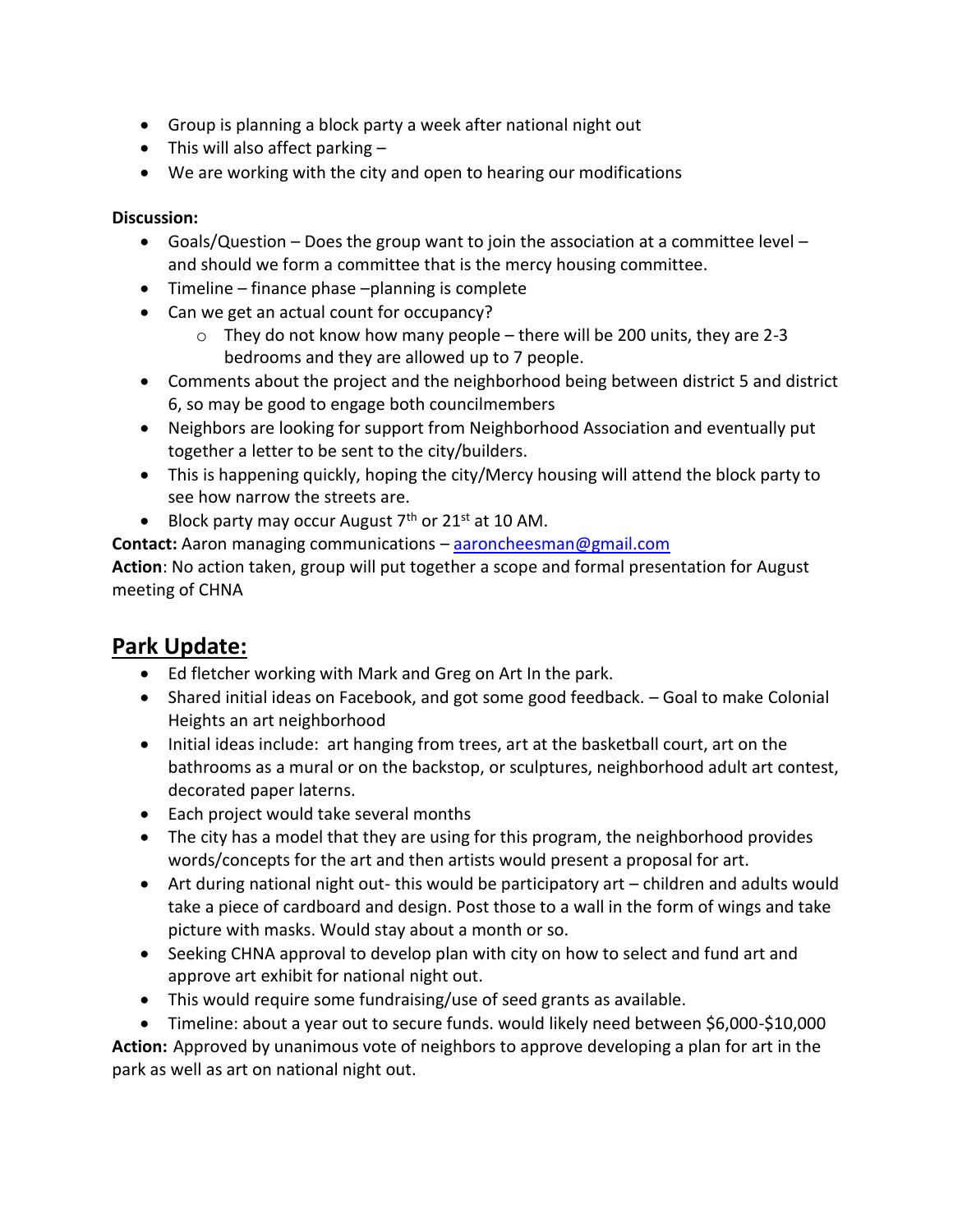## **National Night Out**

- Aug  $3<sup>rd</sup>$  is national night out.
- Will have hotdogs and condiments.
- We will have live bands: "Abandon Theory" and "Ill Effect (Cam Villa).
- There will be a raffle trying to secure some prizes.
- Brings out all the neighbors –
- We need volunteers to help participate. BBQ the hot dogs and food trucks. If you know food trucks – it would be 2-300 people. The band will draw more.
- Participatory art will need folding tables.
- Delivering fliers in the neighborhood two weeks before.

#### **Contact Kathy and Steve**

**Action:** Neighborhood unanimously approved using funds from last year to purchase hot dogs and other supplies.

## **Treasurer Update**

Currently have \$1350 in account

## **Communications Committee**

website is up and running We have a facebook page - Friends and neighbors of Colonial Heights Need help posting to social media and reviewing gmail account

# **T shirt Committee**

We have 10 existing t shirts.

We will want to purchase more t shirts to be sold at national night out. Discussion about creating new designs for the shirts – potentially a design contest **Action:** Neighborhood approved using funds to purchase neighborhood t shirts for sale at National Night Out

### **Safety and Security Committee**

None

### **Welcome Committee**

None

## **CHNA Participation and Position Discussion**

• Question about future opportunities before the neighborhood to take a policy position or endorse a candidate – Does the neighborhood want to do this?